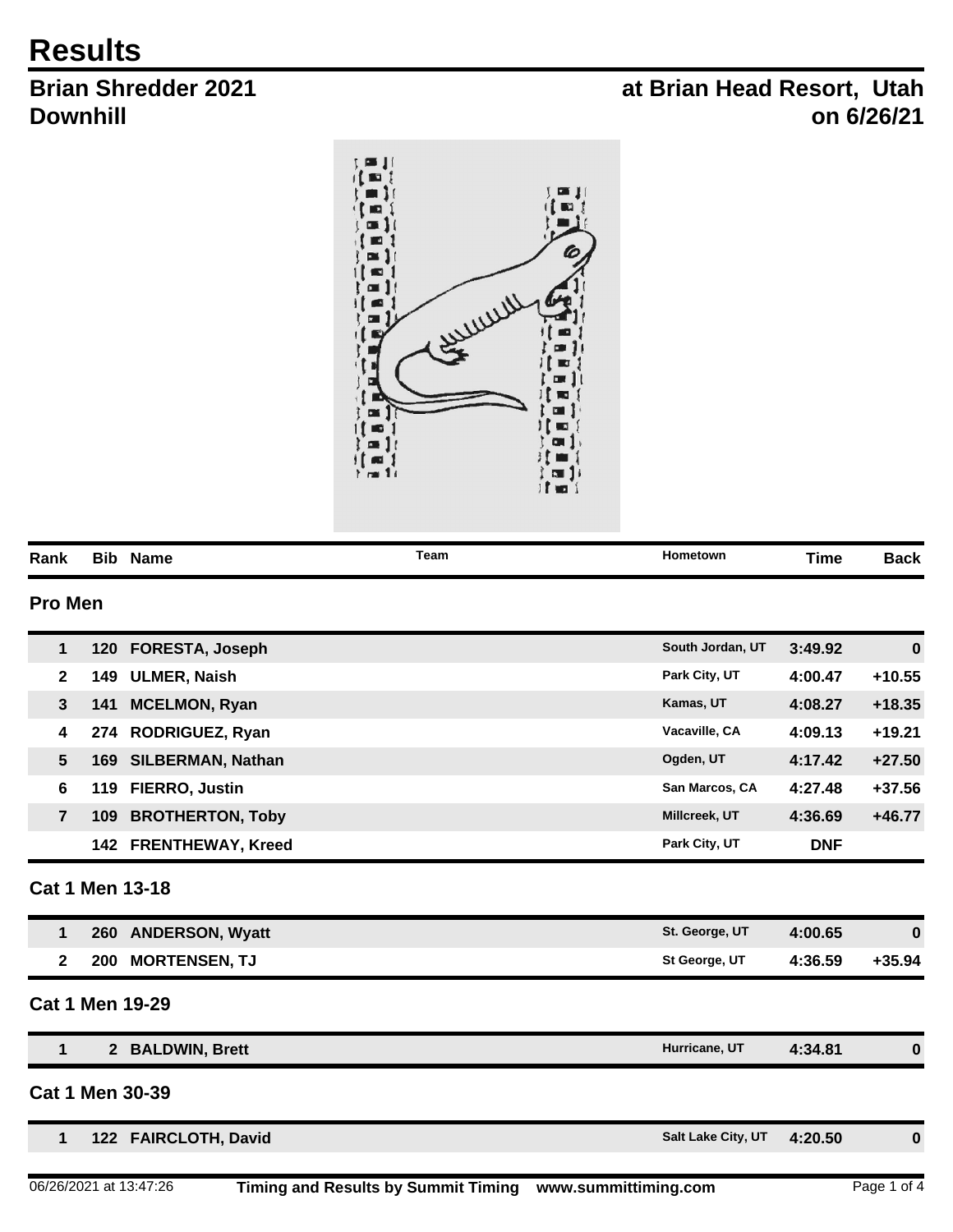| Rank                   | <b>Bib</b> | <b>Name</b>             | Team | Hometown          | <b>Time</b> | <b>Back</b>  |
|------------------------|------------|-------------------------|------|-------------------|-------------|--------------|
| $\mathbf{2}$           | 288        | <b>MCINNIS, Kyle</b>    |      |                   | 4:39.80     | $+19.30$     |
| 3                      |            | 161 NELSON, Justin      |      | American Fork, UT | 5:52.06     | $+1:31.56$   |
| <b>Cat 1 Men 40-49</b> |            |                         |      |                   |             |              |
| 1                      |            | 230 CANFIELD, Chris     |      | Layton, UT        | 4:11.23     | $\bf{0}$     |
| 2                      | 19         | <b>CLARK, michael</b>   |      | springdale, UT    | 4:30.98     | $+19.75$     |
| 3                      | 107        | <b>DAMUAG, Sheridan</b> |      | Phienix, AZ       | 4:43.16     | $+31.93$     |
| 4                      | 152        | <b>MAYNARD, Ben</b>     |      | Heber, UT         | 4:54.91     | +43.68       |
|                        |            | 204 AHO, Chris          |      | Phoenix, AZ       | <b>DNS</b>  |              |
| Cat 1 Men 50+          |            |                         |      |                   |             |              |
| 1                      |            | 276 CAREY, Jared        |      | Henderson, NV     | 4:52.58     | $\bf{0}$     |
| <b>Cat 2 Men 13-15</b> |            |                         |      |                   |             |              |
| 1                      |            | 85 PENDERGRASS, Trust   |      | Virgin, UT        | 4:20.62     | $\bf{0}$     |
| 2                      | 82         | <b>WALKER, Jett</b>     |      | Gypsum, CO        | 4:28.35     | $+7.73$      |
| 3                      |            | 290 CAREY, Josh         |      |                   | 5:48.03     | $+1:27.41$   |
| <b>Cat 2 Men 16-18</b> |            |                         |      |                   |             |              |
| 1                      |            | 87 EVANS, Nicholas      |      | North Ogden, UT   | 4:21.52     | $\bf{0}$     |
| $\mathbf{2}$           | 86         | POPE, Keaton            |      | North Ogden, UT   | 4:29.76     | $+8.24$      |
| 3                      | 81         | <b>SWEENEY, Bradon</b>  |      | St. George, UT    | 4:36.41     | $+14.89$     |
| 4                      | 23         | <b>HULL, Kody</b>       |      | North Ogden, UT   | 4:37.46     | $+15.94$     |
| $5\phantom{.0}$        |            | 11 BEESON, Ryder        |      | N. Ogden "UT      | 4:47.67     | $+26.15$     |
| 6                      |            | 83 SORENSON, Jake       |      | Payson, UT        | 5:35.20     | $+1:13.68$   |
| $\overline{7}$         |            | 12 BRISCOE, Jack        |      | Herriman, UT      | 7:24.09     | $+3:02.57$   |
| <b>Cat 2 Men 19-29</b> |            |                         |      |                   |             |              |
|                        |            | 24 <b>DACKHAM</b> Davie |      | Codar City IIT    | $A - 26$ 11 | $\mathbf{a}$ |

|                | 24 | <b>RACKHAM, Davis</b>    | Cedar City, UT            | 4:36.11    | $\bf{0}$   |
|----------------|----|--------------------------|---------------------------|------------|------------|
| $\mathbf{2}$   | 21 | <b>GODFREY, Preston</b>  | Sandy, UT                 | 4:43.94    | $+7.83$    |
| 3              | 84 | <b>MADSEN, Colten</b>    | Eagle Mountain, UT        | 4:46.57    | $+10.46$   |
| 4              |    | 34 STRATE, Darian        | Herriman, UT              | 4:55.19    | $+19.08$   |
| 5              | 39 | <b>SWAINSTON, Jordan</b> | Draper, UT                | 4:56.10    | $+19.99$   |
| 6              | 92 | GILES, Caleb             | Roy, UT                   | 5:00.84    | $+24.73$   |
| $\overline{7}$ | 14 | COOK, Jonathan           | <b>Salt Lake City, UT</b> | 5:20.31    | $+44.20$   |
| 8              | 18 | <b>FRYDEL, Corey</b>     | Salt lake city, UT        | 5:52.77    | $+1:16.66$ |
|                | 20 | <b>GODFREY, Gavin</b>    | Draper, UT                | <b>DNS</b> |            |
|                |    |                          |                           |            |            |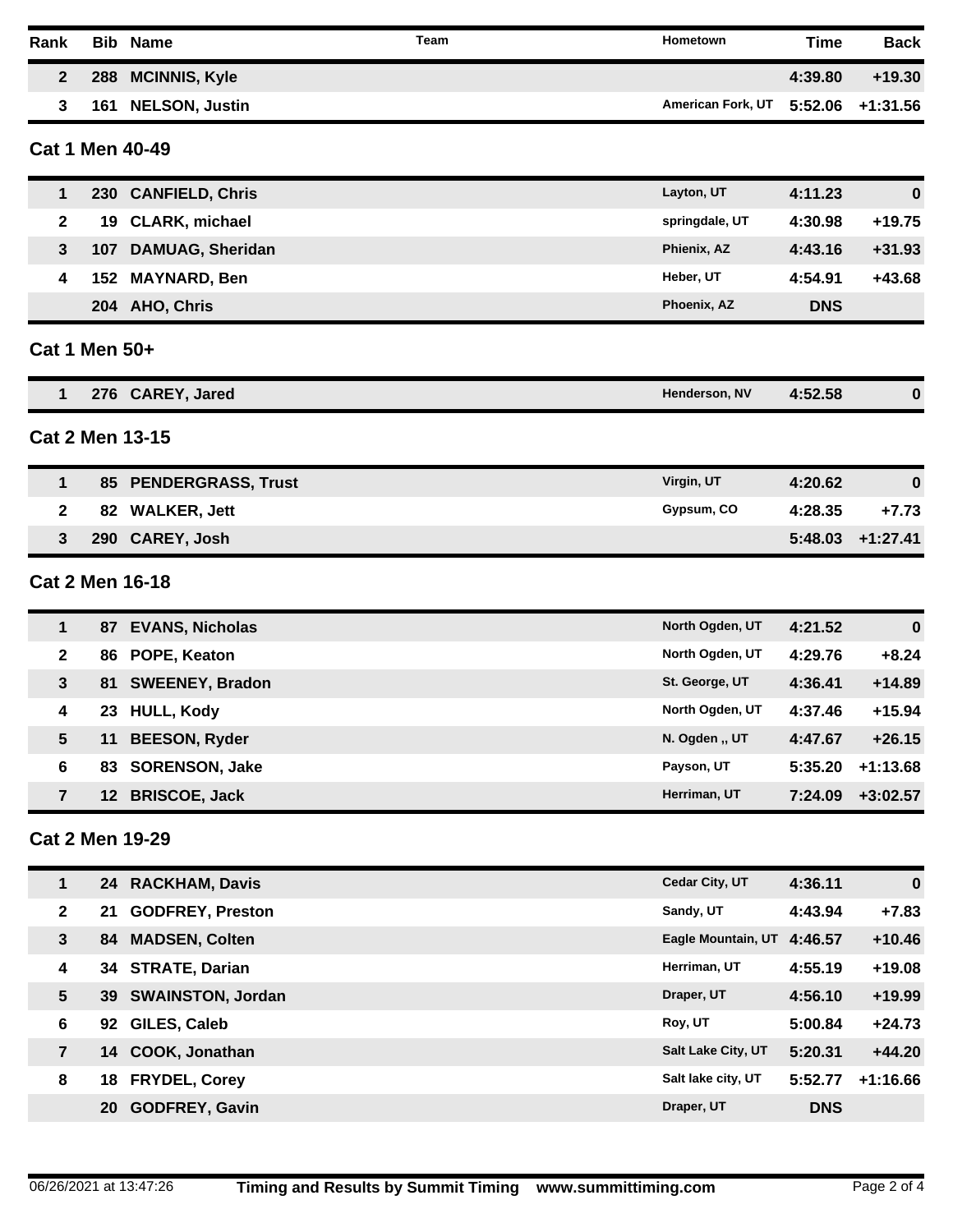| Rank                 |                 | <b>Bib Name</b>          | Team | Hometown                   | <b>Time</b> | <b>Back</b> |
|----------------------|-----------------|--------------------------|------|----------------------------|-------------|-------------|
|                      |                 | <b>Cat 2 Men 30-39</b>   |      |                            |             |             |
| 1                    | 25 <sub>2</sub> | <b>ROBINSON, Zachary</b> |      | Alma, CO                   | 4:49.58     | $\bf{0}$    |
| $\mathbf{2}$         | 90              | <b>WILLIAMSON, JJ</b>    |      |                            | 5:15.48     | $+25.90$    |
| 3                    | 88              | <b>LEMICH, John</b>      |      | Spanish Fork, UT           | 5:41.86     | $+52.28$    |
| 4                    |                 | 16 ERION, Aj             |      | St George, UT              | 5:47.18     | $+57.60$    |
|                      |                 | <b>Cat 2 Men 40-49</b>   |      |                            |             |             |
| 1                    | 89              | JONES, Dan               |      | Sandy, UT                  | 5:29.90     | $\bf{0}$    |
| 2                    | 91              | <b>GALINSKI, Ken</b>     |      | Flagstaff, AZ              | 5:34.37     | $+4.47$     |
| 3                    | 17              | <b>FRANDSEN, James</b>   |      | HURRICANE, UT              | 6:04.67     | $+34.77$    |
| Cat 2 Men 50+        |                 |                          |      |                            |             |             |
| 1                    | 22 <sub>2</sub> | <b>HELBLING, James</b>   |      | <b>Washington, UT</b>      | 5:51.74     | $\bf{0}$    |
| $\mathbf{2}$         | 10              | <b>BAILEY, Norman</b>    |      | Cedar City, UT             | 6:48.58     | $+56.84$    |
| 3                    | 13              | <b>BULLOCK, CLINT</b>    |      | salt lake city, UT         | 7:12.35     | $+1:20.61$  |
| <b>Nov Men 13-15</b> |                 |                          |      |                            |             |             |
| 1                    |                 | 56 MORSE, Brycen         |      | Lindon, UT                 | 5:39.58     | $\bf{0}$    |
| 2                    | 112             | <b>WESTON, Gunnar</b>    |      | Plain City, UT             | 5:48.11     | $+8.53$     |
| 3                    | 114             | <b>BLONQUIST, Xander</b> |      | Oakley, UT                 | 5:48.58     | $+9.00$     |
| 4                    | 42              | DARZA, Jack Tyrell       |      | Surprise, AZ               | 5:50.94     | $+11.36$    |
| 5                    |                 | 174 HIGLEY, Davis        |      | Twin Falls, ID             | 5:52.75     | $+13.17$    |
| 6                    |                 | 111 VONLINGER II, Blain  |      | Hurricane, UT              | 6:34.43     | $+54.85$    |
| $\overline{7}$       |                 | 113 WOOTEN, Carson       |      | <b>Riverton, UT</b>        | 7:04.41     | $+1:24.83$  |
| 8                    | 51              | <b>KIRKHAM, Crew</b>     |      | Alpine, UT                 | 9:15.99     | $+3:36.41$  |
|                      | 55              | <b>MOORE, Logan</b>      |      | Park City, UT              | <b>DNS</b>  |             |
| <b>Nov Men 16-18</b> |                 |                          |      |                            |             |             |
| 1                    | 59              | <b>SANDERS, ryan</b>     |      | page, AZ                   | 4:58.49     | $\bf{0}$    |
| $\mathbf{2}$         | 52              | <b>KLEMME, Harley</b>    |      | Page, AZ                   | 5:22.94     | $+24.45$    |
| $\mathbf{3}$         |                 | 60 SPEARS, Jorden        |      | Sandy, UT                  | 5:28.62     | $+30.13$    |
| 4                    | 57              | <b>RAMSEY, Preston</b>   |      | Las Vegas, NV              | 7:00.82     | $+2:02.33$  |
| $5\phantom{.0}$      | 49              | <b>HUME, wes</b>         |      | alpine, UT                 | 7:12.02     | $+2:13.53$  |
| 6                    | 47              | <b>HOLCOMB, Rhett</b>    |      | Orem, UT                   | 8:29.22     | $+3:30.73$  |
| <b>Nov Men 19-39</b> |                 |                          |      |                            |             |             |
| 1                    |                 | 15 BALZA, Orlando        |      | Pleasant Grove, UT 6:19.65 |             | 0           |